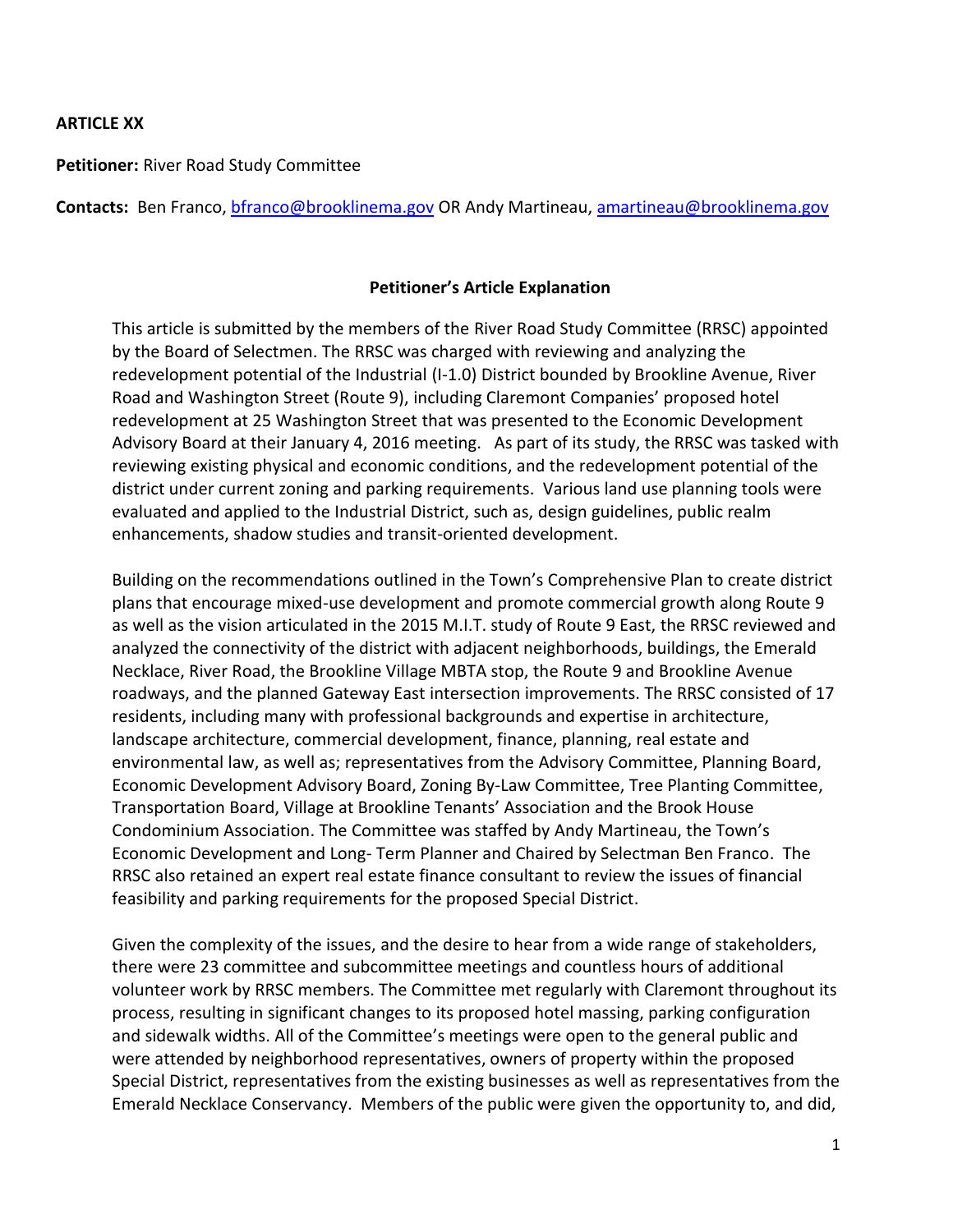actively participate in the process. The Committee's fundamental charge was to establish zoning parameters for a Special District that would incentivize redevelopment of an appropriate scale and type that enhances and connects with the Emerald Necklace, while minimizing impacts on the public and adjacent neighborhoods. The proposed Special District Zoning utilizes several means to achieve that goal, including a form-based zoning approach that prioritizes height, massing and creative building design over Floor Area Ratio (FAR). In addition to height limitations and corresponding lot coverage limits to establish a more articulated building envelope, the proposed Special District Zoning imposes on-site parking limits, design guidelines adopted by the Planning Board and pedestrian amenity requirements, most notably minimum requirements for sidewalk widths on all sides of the district. As described below, the Special District Zoning amendment encourages a mix of uses for the eight parcels that comprise the 1.2 +/- acre Industrial District that have positive municipal financial impacts.

If adopted by Town Meeting, this zoning amendment would establish the "Emerald Island Special District" (the "EISD"). The proposed amendment would enable a proposed hotel at 25 Washington Street consisting of an 11 story, 153,000 +/- gross square foot building with up to 175 rooms and up to 70 structured parking spaces to move forward, subject to the Town's Major Impact Project permitting process, Special Permit approvals and the terms and conditions of a Memorandum of Agreement between Claremont and the Town. It should be noted that the hotel developer, Claremont Companies has agreed to significant mitigation and community benefit funding for public realm improvements in addition to those required in the Special District Zoning. These improvements will advance the vision for the public realm established by the RRSC. The remainder of the district, consisting of seven parcels including, VCA Boston, Swanson Automotive Services, Alignment Specialty Co., Shambhala Meditation Center, Brookline Foreign Motors, Brookline Ice and Coal and a small parcel owned by the Town, totaling 35,600 +/- square feet in area, will remain unchanged until such time that one or more developers is able to assemble land area sufficient to meet the minimum required lot size for the Special District.

## **What is a Special District?**

The Town's Zoning By-Law allows for the creation of Special Districts in recognition that conditions present within the Town may require detailed neighborhood, district or site planning and design review to insure: orderly and planned growth and development; historic and natural resource conservation; residential neighborhood preservation; economic viability of commercial areas; and concurrent planning for transportation, infrastructure and related public improvements. To insure that the dimensional and related requirements of the Zoning By-Law address these unique conditions, Town Meeting, from time to time, in accordance with MGL Chapter 40 A, may establish Special District Regulations and the Board of Appeals may consider applications for Special Permits based on those regulations. The Emerald Island Special District Zoning does not replace the underlying I-1.0 zoning; rather it supplements it by allowing for new and expanded uses at a greater density than would otherwise be allowed via the underlying zoning. Those new and expanded uses would all be subject to the Special District Zoning requirements.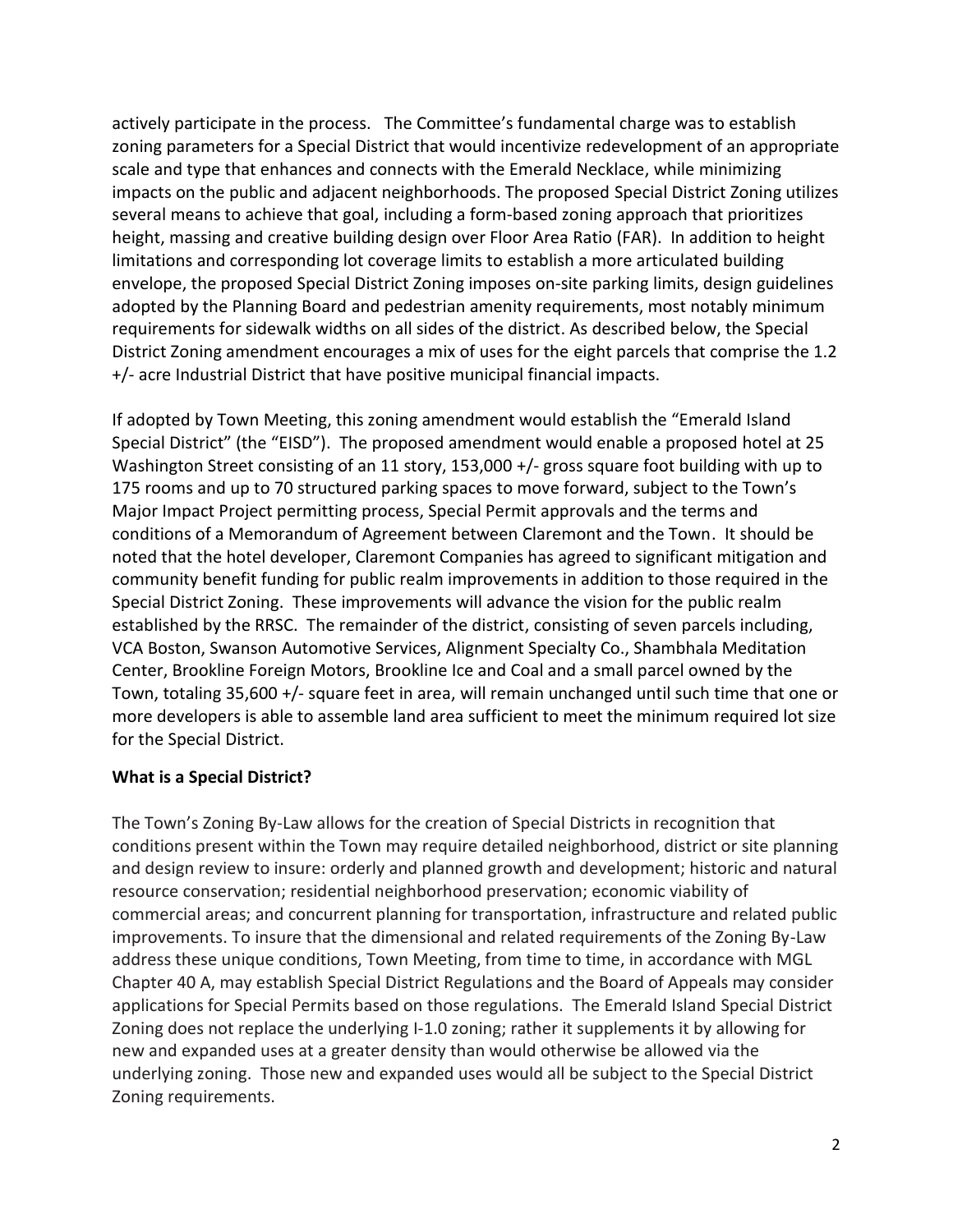### **How is the EISD Different from Other Districts?**

The Town typically relies on FAR and setbacks to limit and guide the massing, size and location of buildings and density of development, primarily to prevent overbuilding and out-of-scale structures in more traditional residential neighborhoods. As recent experience has shown, reliance on traditional zoning tools like FAR does not necessarily result in predictable, welldesigned buildings. Throughout its analyses, the Committee remained cognizant of this issue, as well as the fact that the uses included in the Special District Zoning would each have unique floorplate and program requirements with varying floor area totals which would result in various building heights and massing regardless of having the same FAR. The Committee felt that achieving predictable and consistent height, scale and massing of buildings constructed in the Special District is more important than rigid adherence to a FAR coefficient. It was also recognized that this district is small and constrained due in large part to the shallow, odd shaped lots, and because of existing and planned infrastructure improvements. However, the district is also unique as it is bound on all sides by the public way and therefore requires a different and more innovative approach towards achieving the Committee's goals of fostering a greener, more walkable gateway district. The Committee seized the opportunity to take a more form-based approach to defining an acceptable building envelope by developing specific, but flexible dimensional criteria and supplementary design guidelines for the zoning which prioritize the public realm, encourage articulated building mass, creative design solutions and limited building heights over Floor Area Ratio.

Some of the key Special District zoning provisions for the proposed EISD include:

**No maximum FAR values specified**, instead:

The height, massing and scale of buildings are defined by maximum building heights ranging from 110' for a portion of the 25 Washington Street parcel to 85' for a portion of the buildings located in other parts of the district, with limits on lot coverage percentages for upper floors, and design guidelines.

- **Limited setback requirements,** instead: the zoning employs minimum sidewalk widths for each side of the district with the goal of creating more space than currently exists for pedestrians, street furniture, lighting and tree planting. Additionally there are side-yard setback requirements for buildings abutting a mid-block drainage easement and for buildings abutting the northern most edge of the district for the same reasons.
- **No minimum parking requirements**, instead: there are parking maximums specified for each use reflective of the transit rich nature of the district, challenges with locating structured parking and less parking intensive uses being encouraged.
- **A minimum lot size of 13,600 sq. ft. is required to trigger the Special District zoning**: this will require developers who own a lot under the minimum lot size to consolidate additional parcels and significantly limits the potential that any one small parcel might remain undeveloped in the future.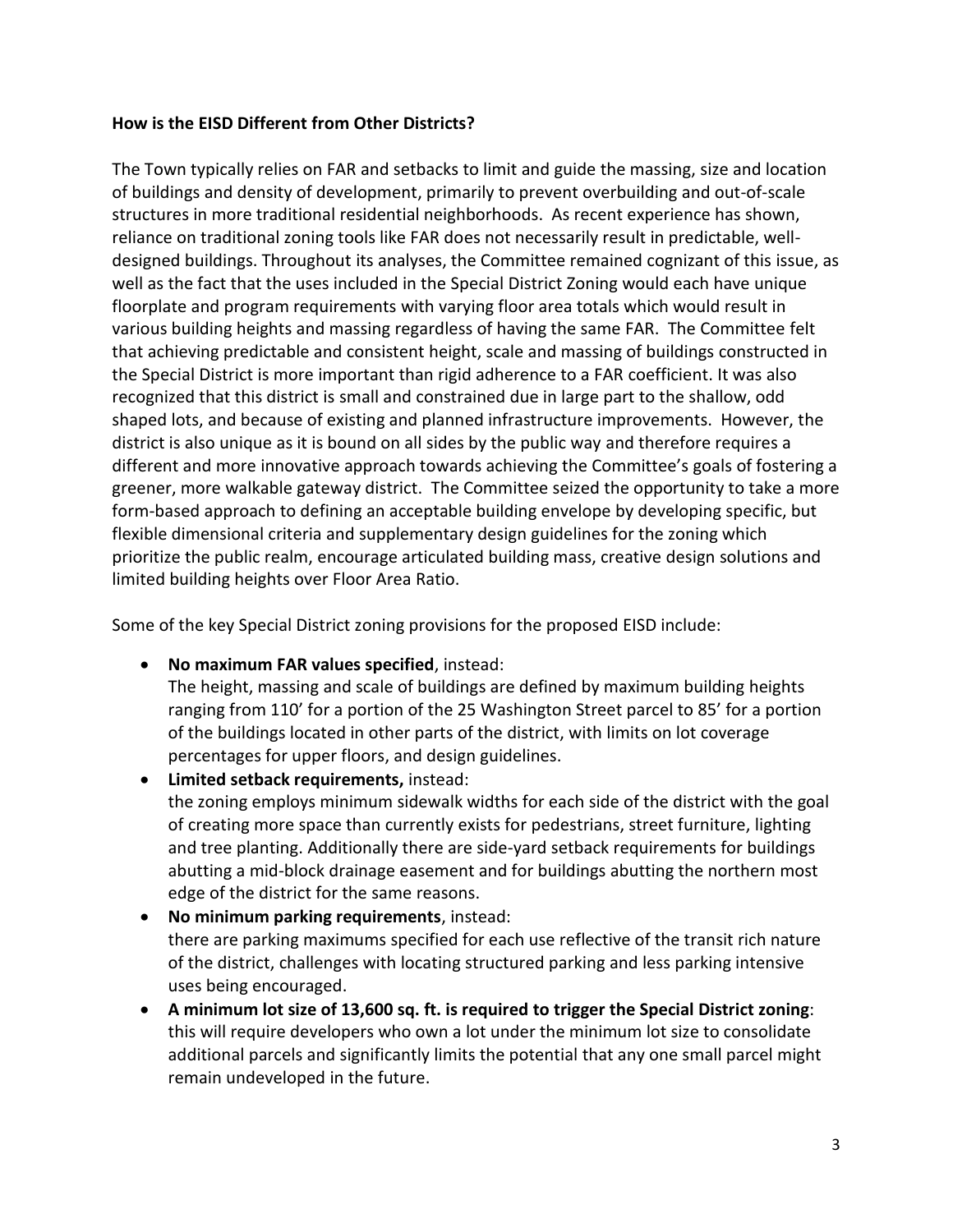- **Public realm treatment:** street trees, public seating and lighting are required throughout the district at regular intervals.
- **1% of the hard construction costs of constructing a project (exclusive of tenant fit-up)** will be dedicated to improvements to the public realm within the EISD.
- **Design standards in the zoning and supplementary guidelines will provide guidance to the Planning Board and Design Advisory Team on:** building articulation, ground floor facades, driveway placement, architectural detailing and the public realm.

# **RRSC Focus and Process:**

The Committee focused its work on the following questions:

- 1. What type of building and mass is appropriate for a unique and highly visible district that is also financially feasible;
- 2. Where in the district should the bulk of any building mass and taller buildings heights be located;
- 3. What combination of uses will maximize the revenue potential of the sites while minimizing impacts on schools;
- 4. What public realm enhancements should be required as part of the Special District Zoning to establish a more walkable, greener gateway district for the town;
- 5. How to craft Special District Zoning that encourages appropriate and coordinated development for the entire I-1.0 District which has several unique constraints and character defining features, rather than for development on only one parcel of a particular size; and
- 6. How can redevelopment respect and enhance the Emerald Necklace.

Early on in the process, the RRSC identified a number of potential commercial and very specific types of residential uses that would serve to both maximize the revenue and redevelopment potential of the district and would serve the surrounding neighborhoods while fostering new types of housing that would minimize impacts on schools. The commercial uses the Special District Zoning seeks to incentivize include hotel, retail, restaurant, medical office, general office and limited types of service uses. The site of the proposed hotel development at 25 Washington Street, in particular, represents a tremendous opportunity to transform a former dilapidated gas station and the adjacent public realm into a gateway to the town that complements the Emerald Necklace while generating significantly more tax revenue.

With respect to the residential uses, the Committee is proposing to add three new housing types and corresponding definitions to the Zoning By-Law, including age-restricted housing for residents 62 and older, "Micro Units," and "Live/Work Space." The proposed definitions of Micro Unit and Live/Work Space include limits on the maximum unit size for each. In addition to minimizing impacts on schools, these uses were identified as desirable because of their viability in a physically constrained area; because of the demand in the marketplace and because they are less parking intensive. There is a segment of the Brookline population that desires to "age in place," however; the Town's existing zoning does not provide any height or density incentives for the creation of senior housing. Moreover, there is demand by young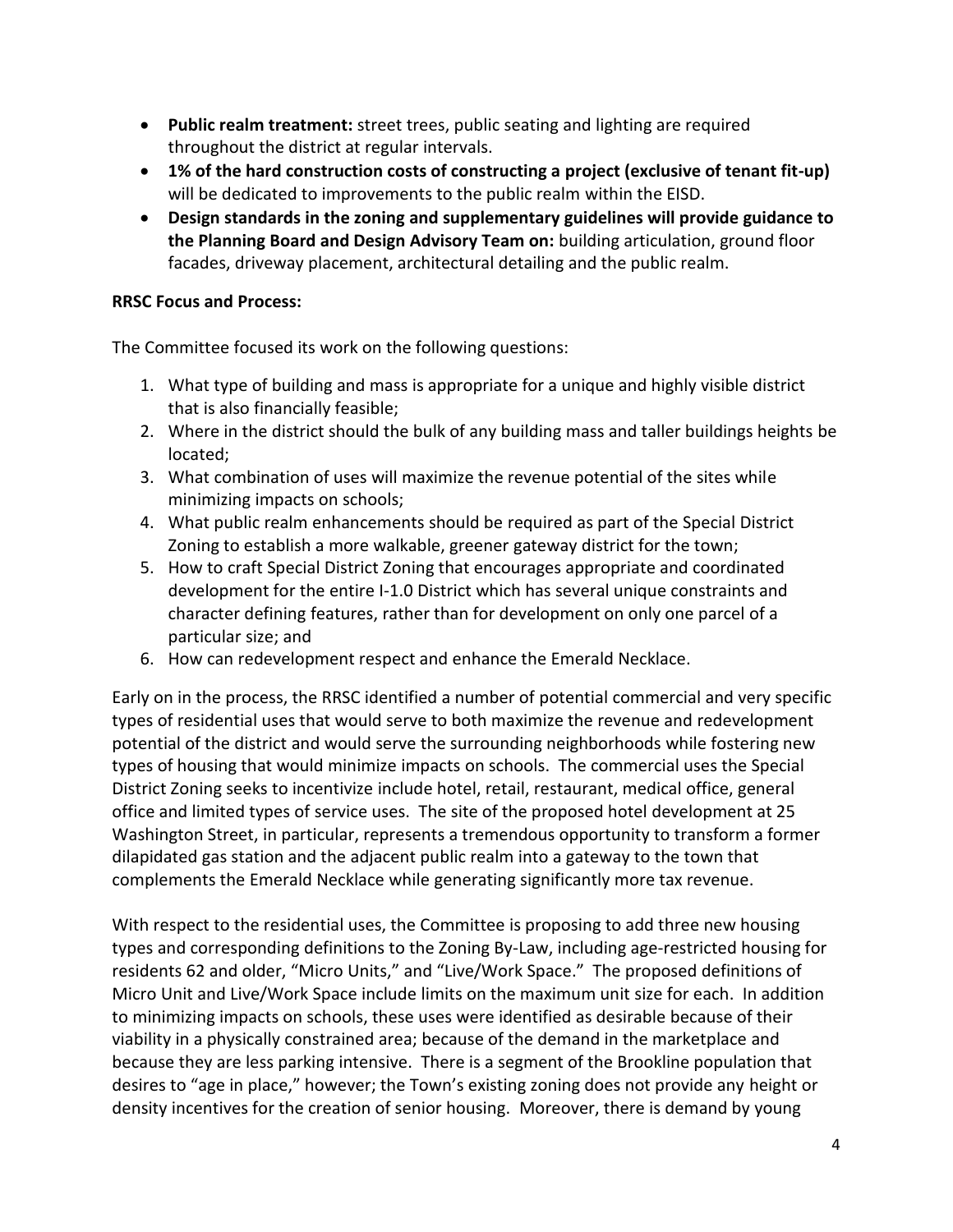professionals to live in the more urban neighborhoods of North Brookline. However, the high cost of rental housing is prohibitive and creates an incentive to pack rental units with multiple tenants thereby reducing the per-person cost. Because of the high costs and the resulting need to live with roommates, young professionals who no longer find this type of shared-housing arrangement desirable often leave Town. The Special District zoning would allow for and incentivize the creation of Micro Units to help mitigate some of the financial barriers young professionals face in securing housing and could help Brookline retain this desirable segment of the population. Development of this type of housing in this location may also serve to increase much needed foot traffic for existing Brookline Village businesses.

### **Redevelopment Feasibility and Financial Analysis:**

The Town's independent real estate finance consultant, Pam McKinney, was asked to review the feasibility of the 25 Washington Street hotel proposal and the other redevelopment scenarios the Committee modeled throughout its process, including the proposed minimum building envelopes the architects and real estate experts on the Committee determined would likely be necessary for any of the proposed redevelopment scenarios to be financially viable. In addition to conducting her own analyses, Ms. McKinney reviewed the financial models developed by the Committee against the Committee's proposed minimum building envelopes. Ms. McKinney determined that all of the uses included in the Special District Zoning are viable from a financial perspective and that the Committee's proposed building envelopes and parking requirements for those uses as well as those proposed for the hotel development are appropriate and are in fact the minimum required for development to be feasible considering market conditions, construction costs and site constraints. Specifically, Ms. McKinney's analysis confirmed that there is strong demand in the market for the type of hotel being proposed for 25 Washington Street as well as for the specific types of residential uses included in the EISD. Her analysis indicated that medical and general office are potentially viable uses, but are less likely given the shape of the lots, the existing and planned supply of medical office in the immediate area as well as the need for more parking for those specific uses. With respect to parking, Ms. McKinney advised that, given the Special District's proximity to public transit, this area is an opportunity to employ alternative parking restrictions versus what might normally be required in a more suburban setting, especially where the most likely uses are those that are the least parking intensive and where neighbors in the immediate area indicated that there is no shortage of off-street parking.

### **RRSC Conclusions:**

Given current and projected market conditions, the uses the Special District seeks to incentivize require buildings of the proposed scale. The underlying zoning for the Industrial District limits the height and FAR of buildings to 40 feet and 1.0 respectively, meaning that the built-out space within buildings could be no greater than the lot area and that buildings could be no higher than 40 feet. The analyses conducted by both the Town's independent real estate finance expert and by those on the RRSC confirmed that the desired uses are not viable within the limitations of the existing zoning, further underscoring the need to create Special District Zoning that incentivizes and allows for the proposed building envelopes. The need for more